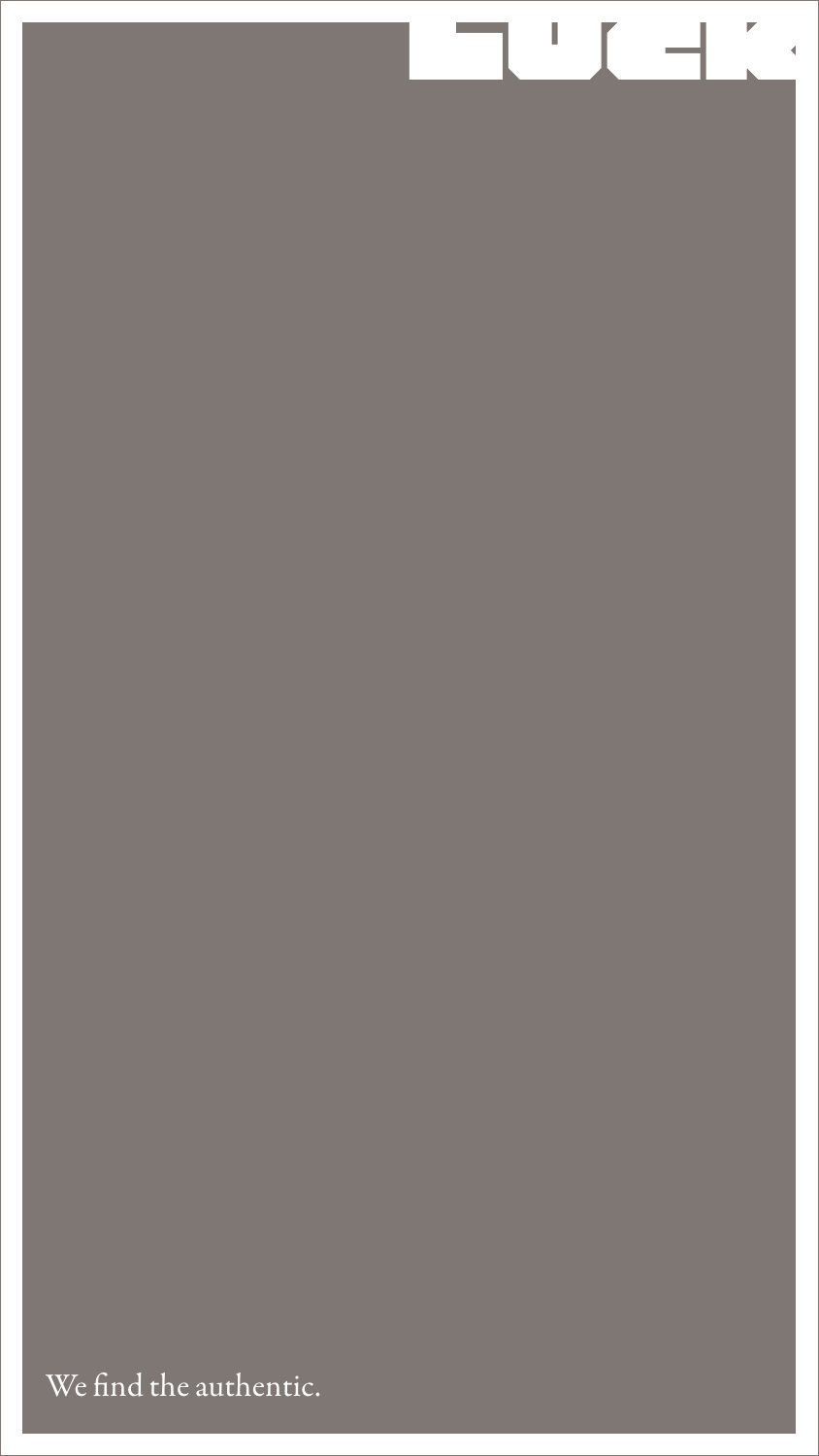Studio Luck is an architecture firm focused on exploring how buildings cultivate the journey for how we experience our lives.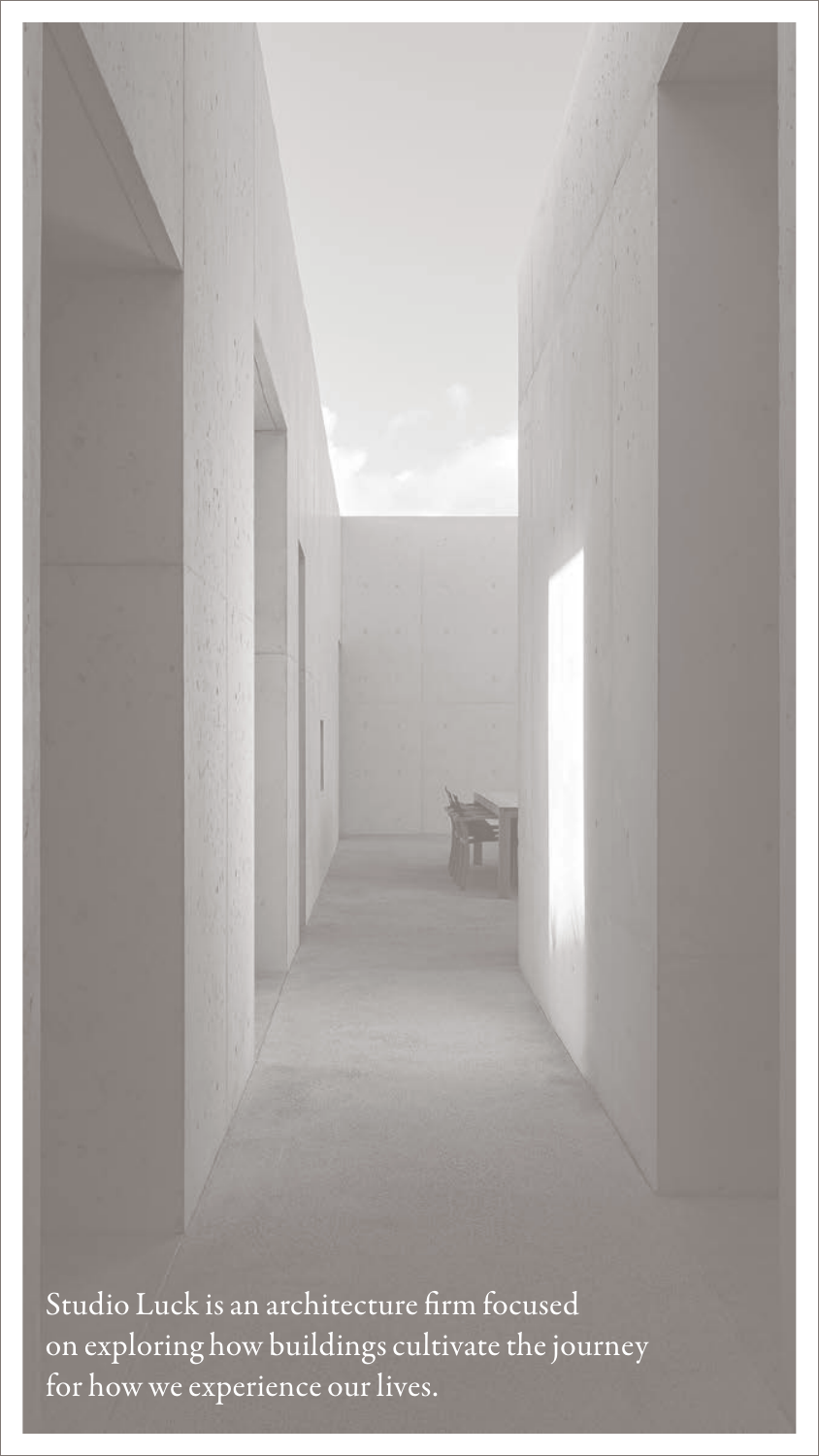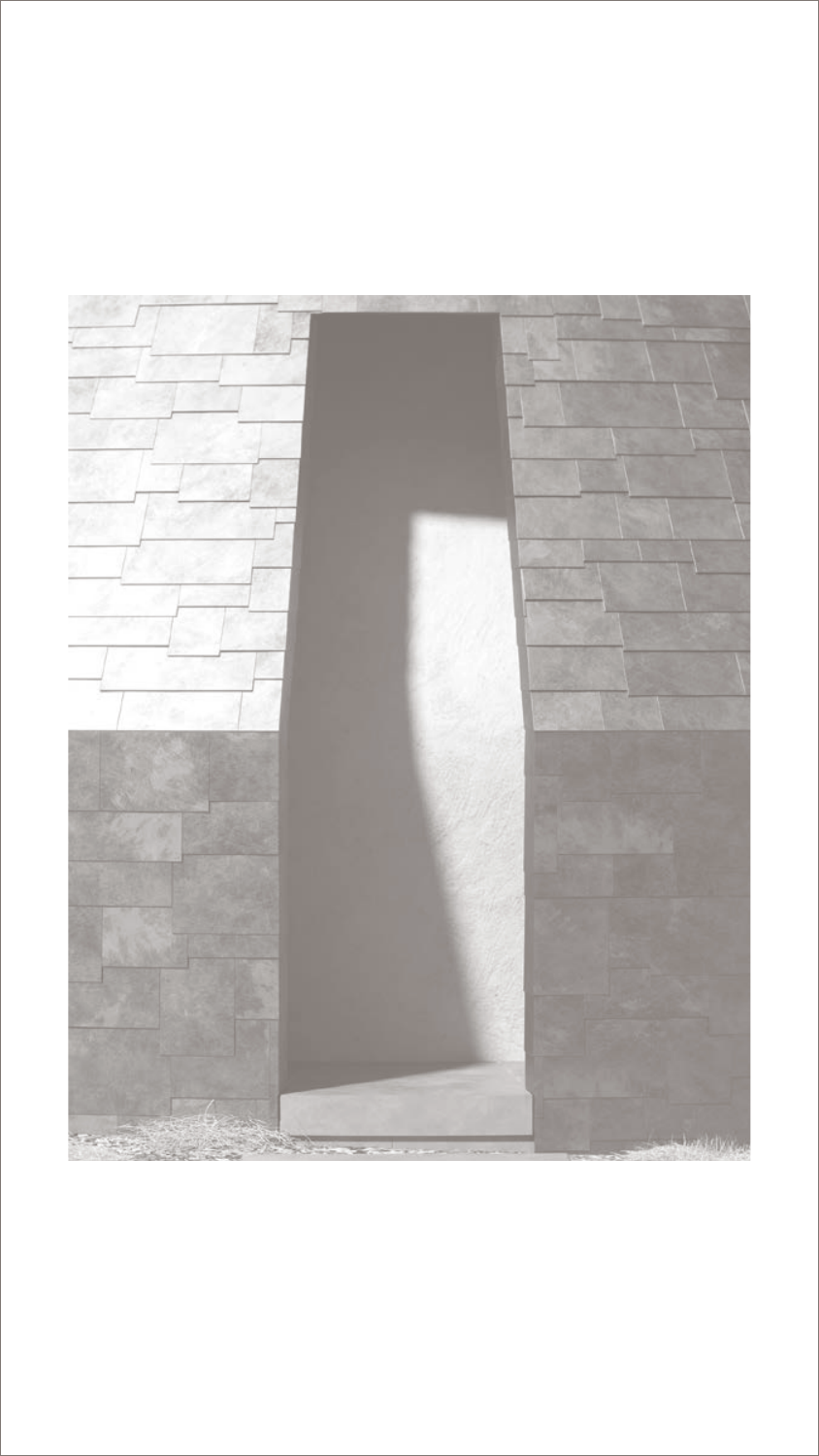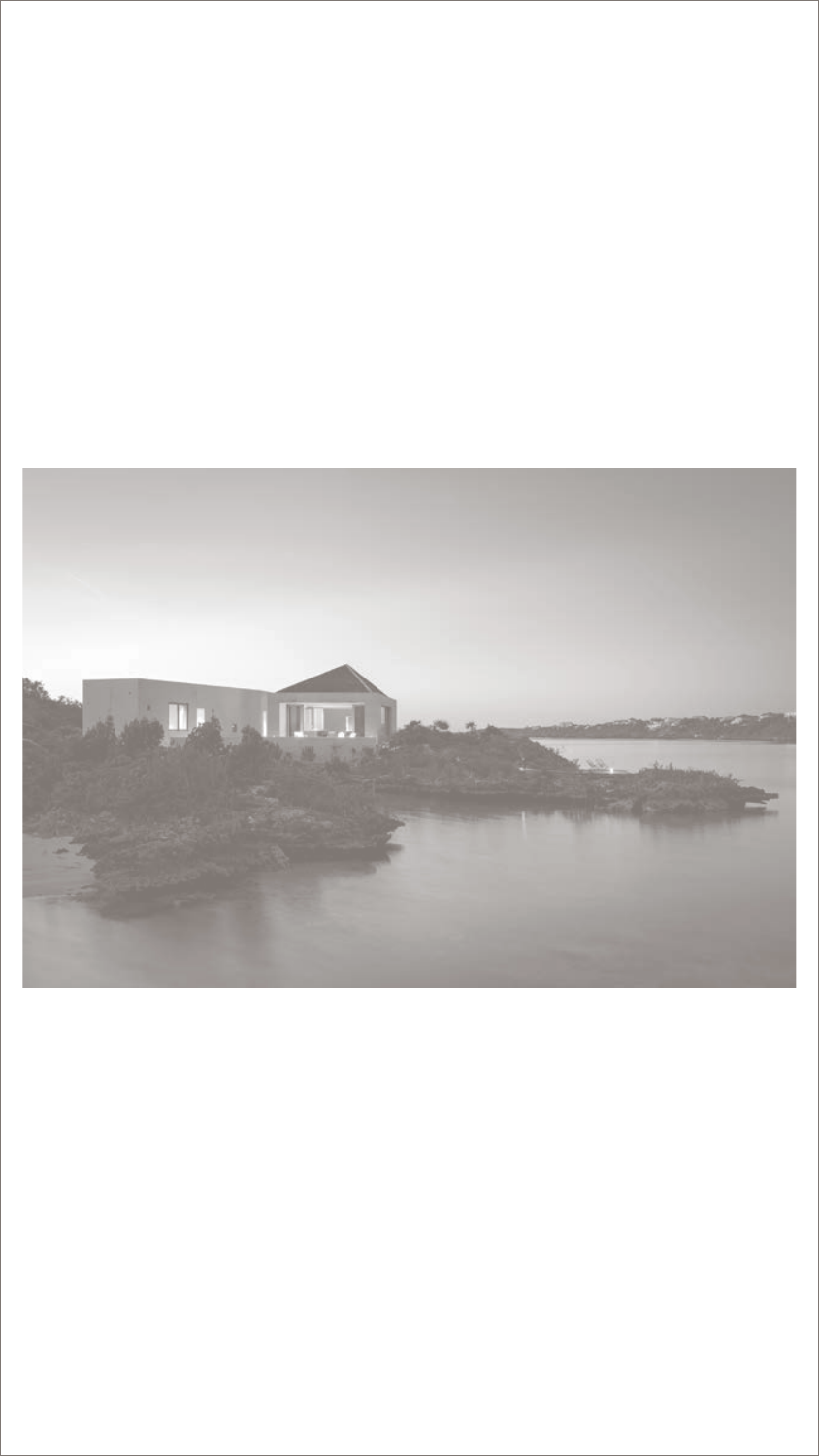It is our responsibility to discover the spirit of the land, to bring to fruition the ambitions and desires of the lives our clients seek. It is a process we undertake collaboratively.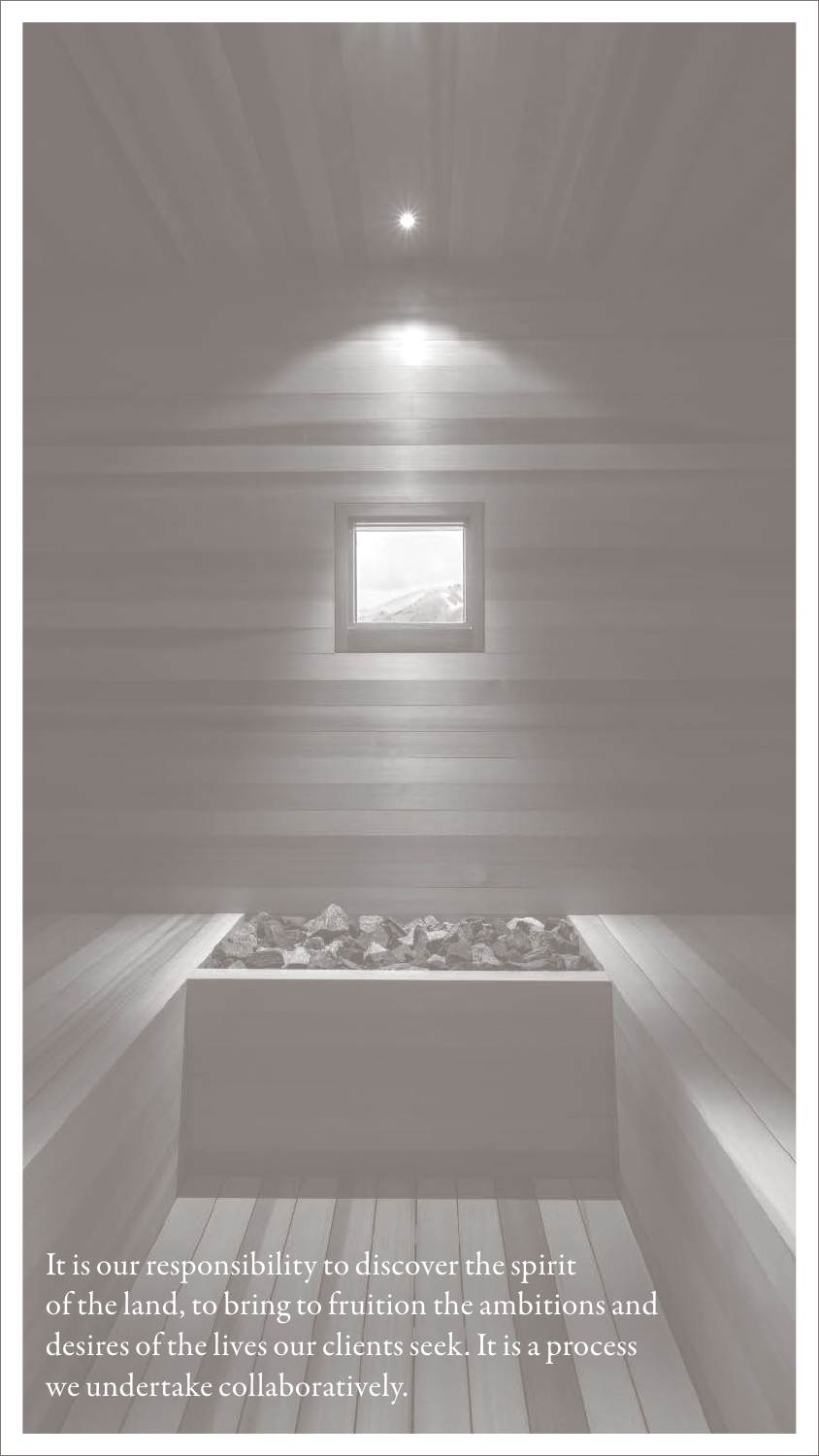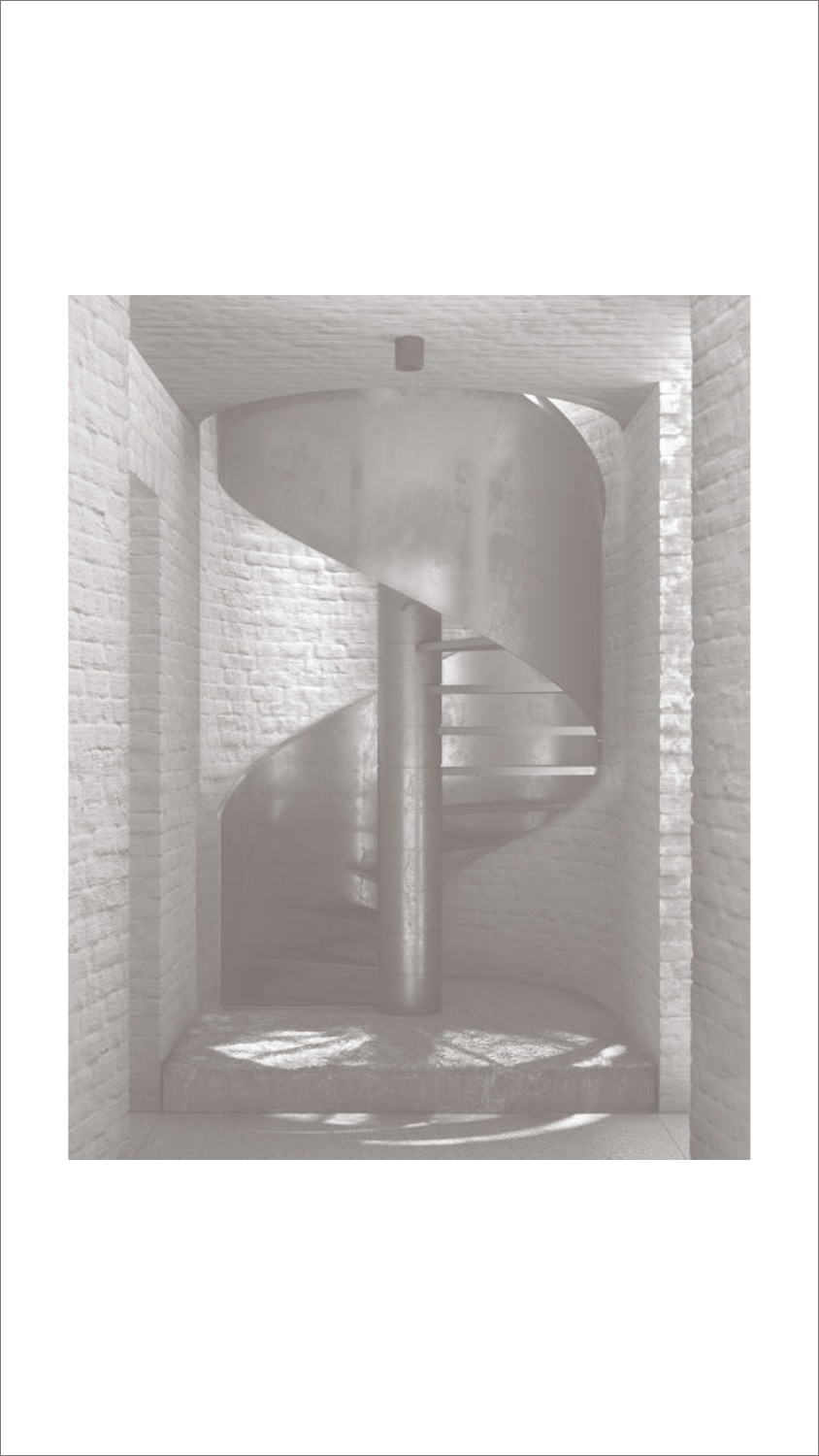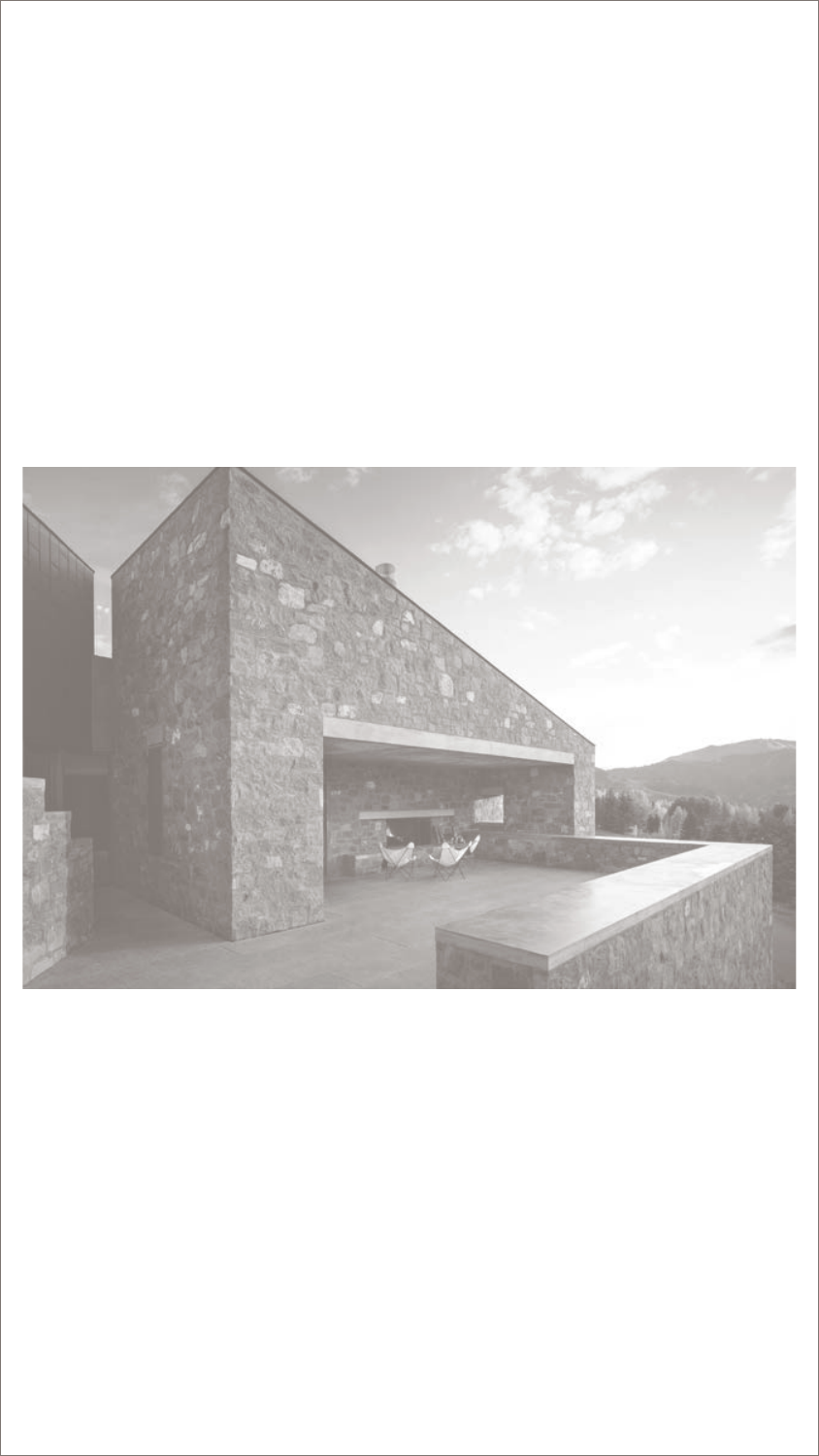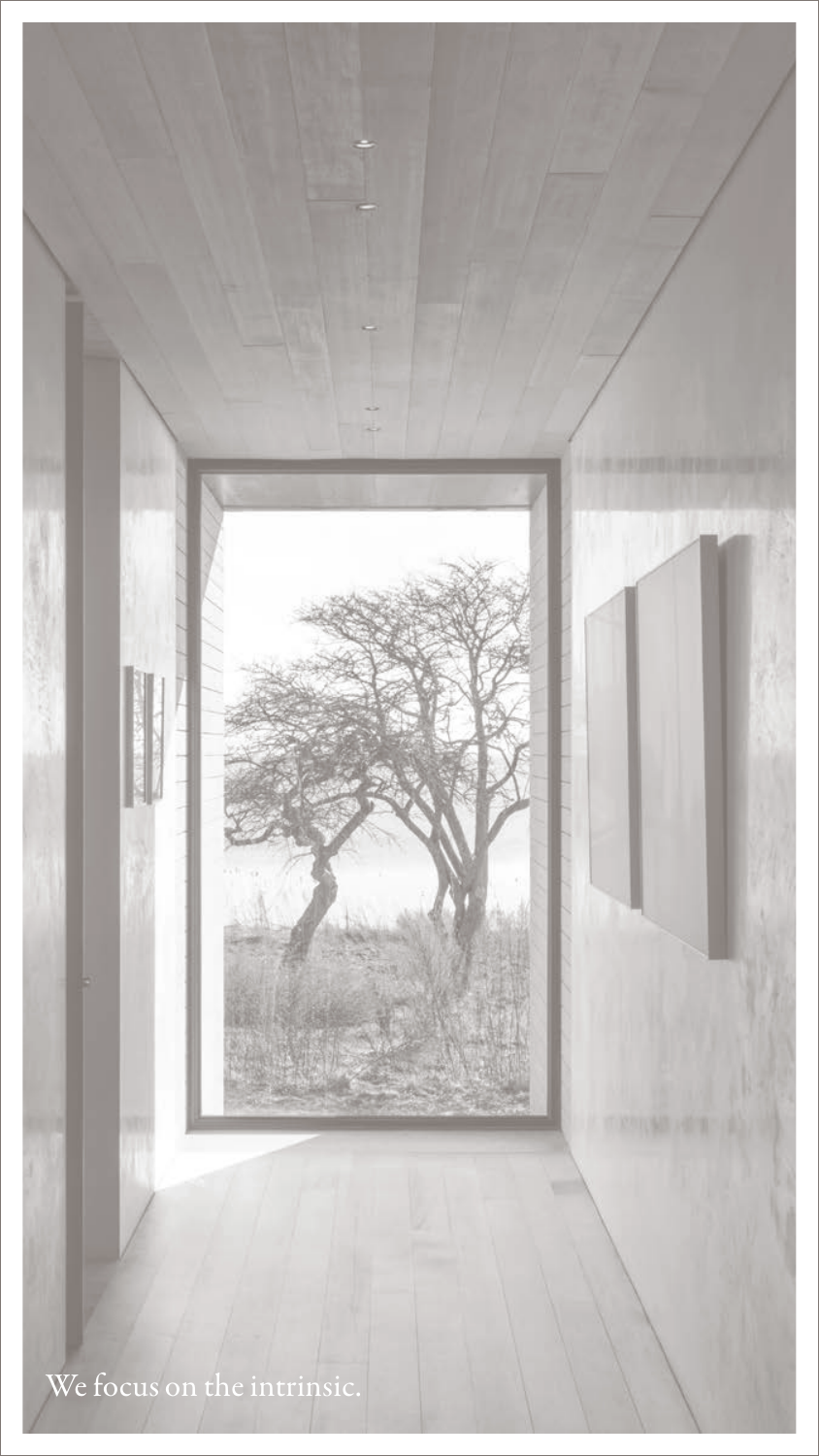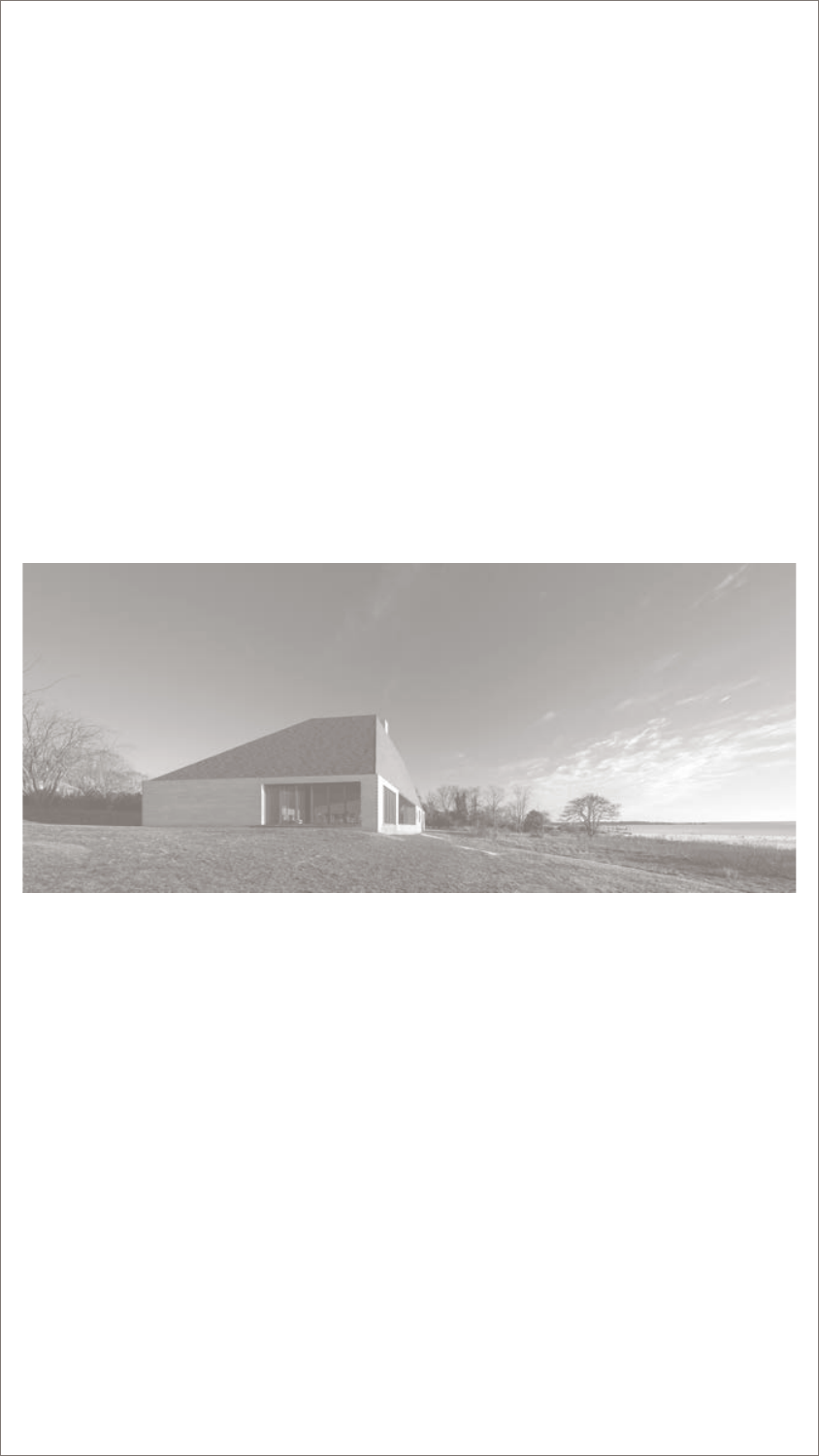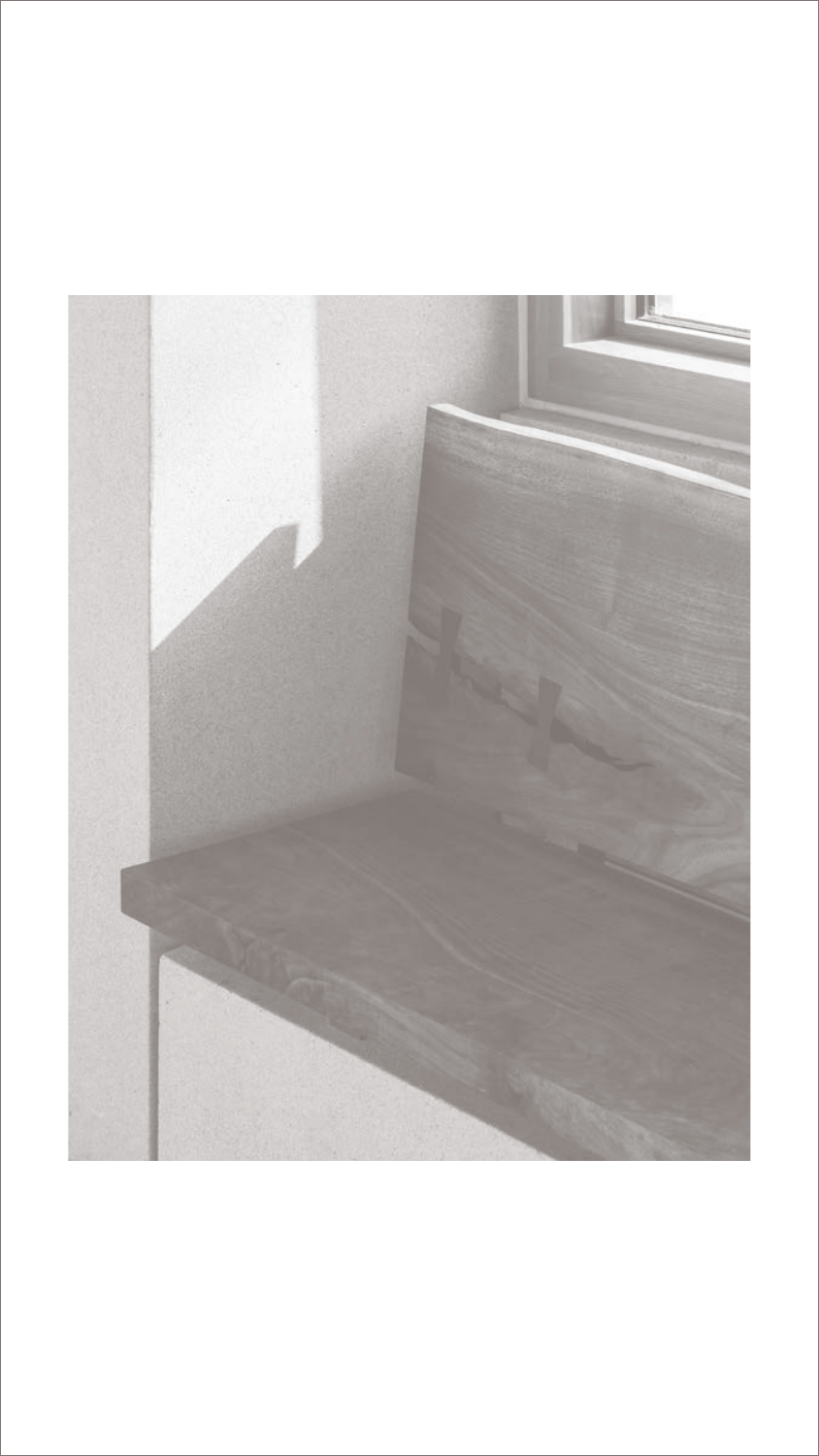We pay attention to where we are.

z,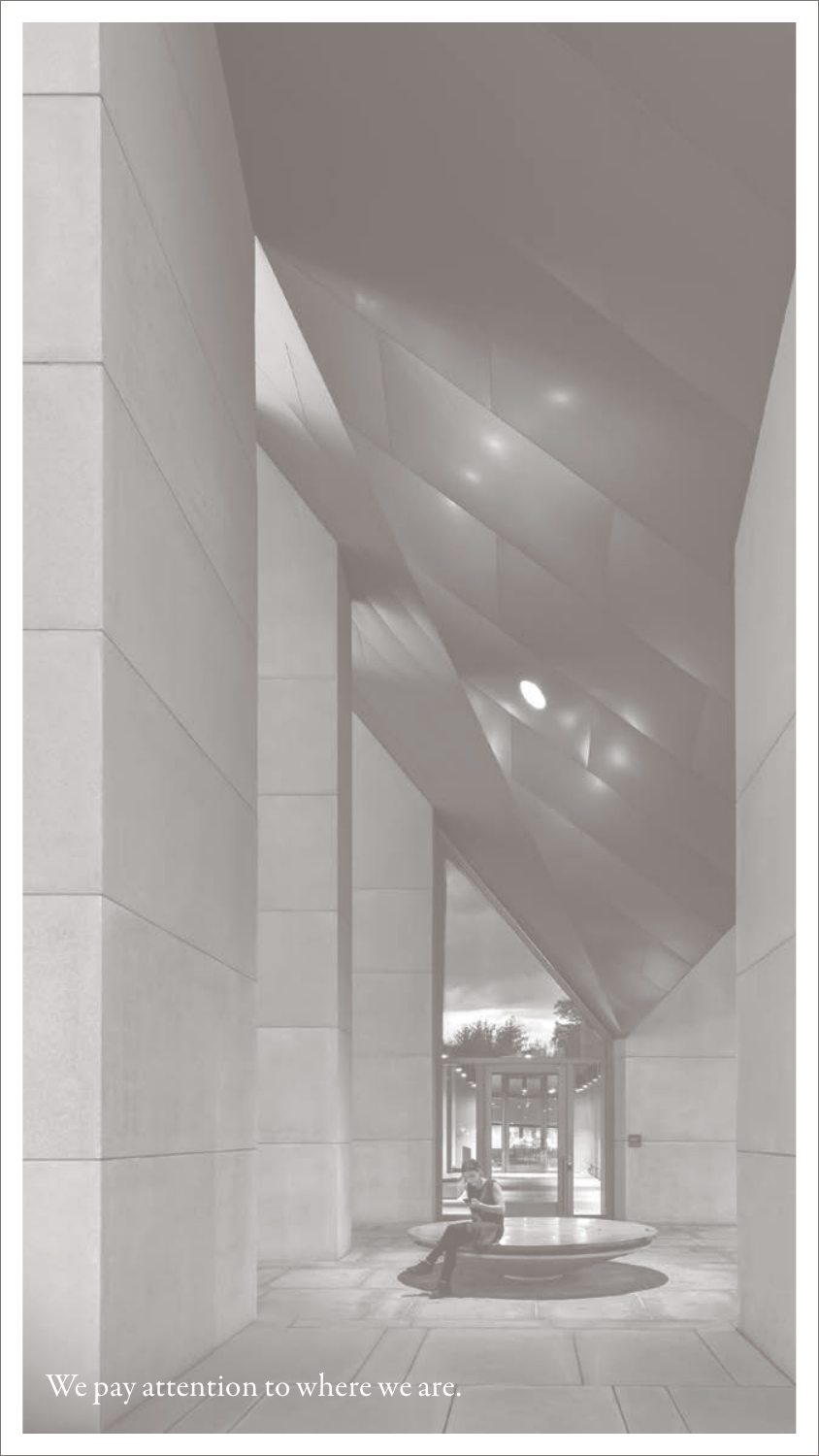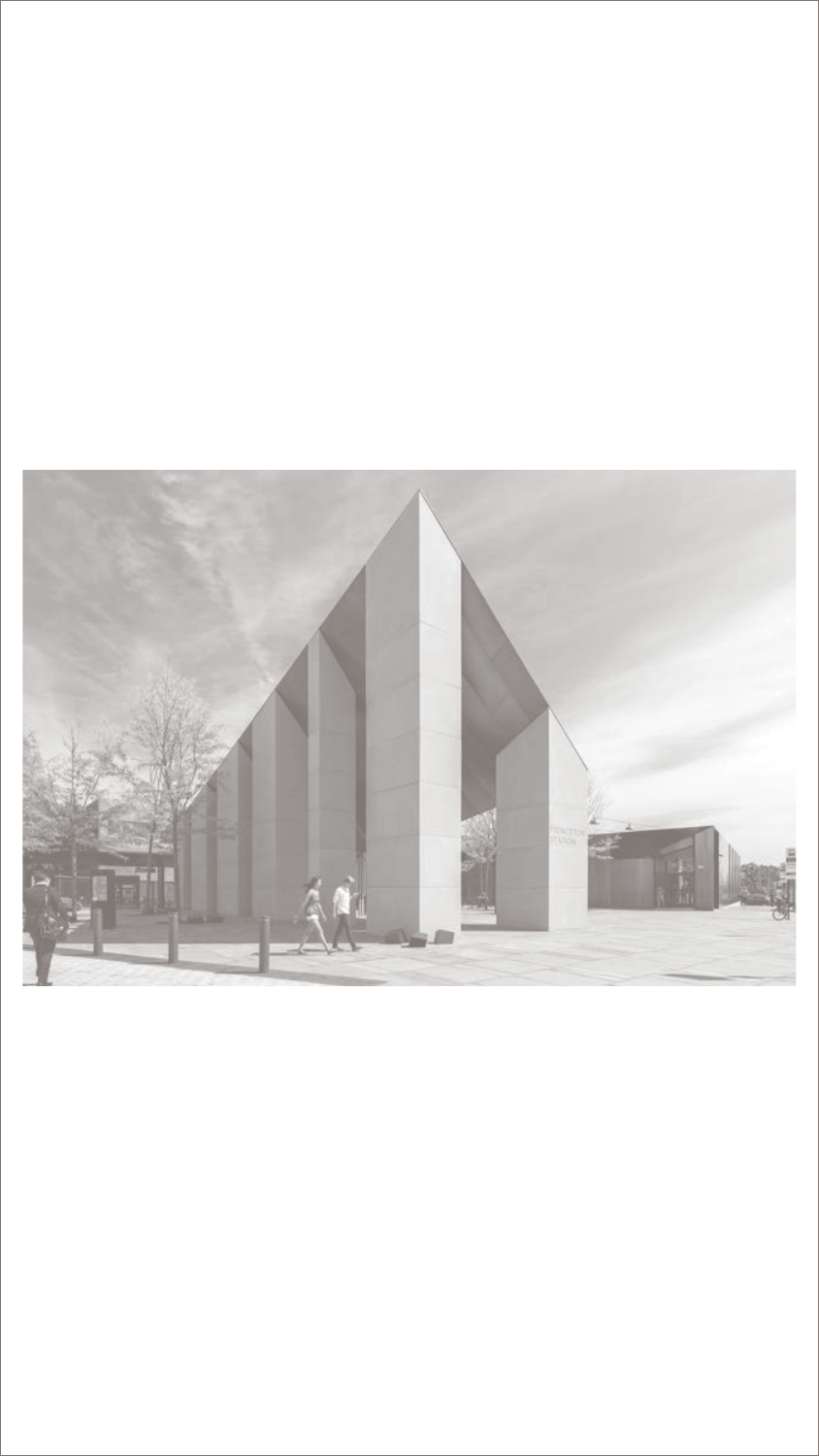We recognize the timeless quality of the ephemeral.

海川 ときをみするたい ながな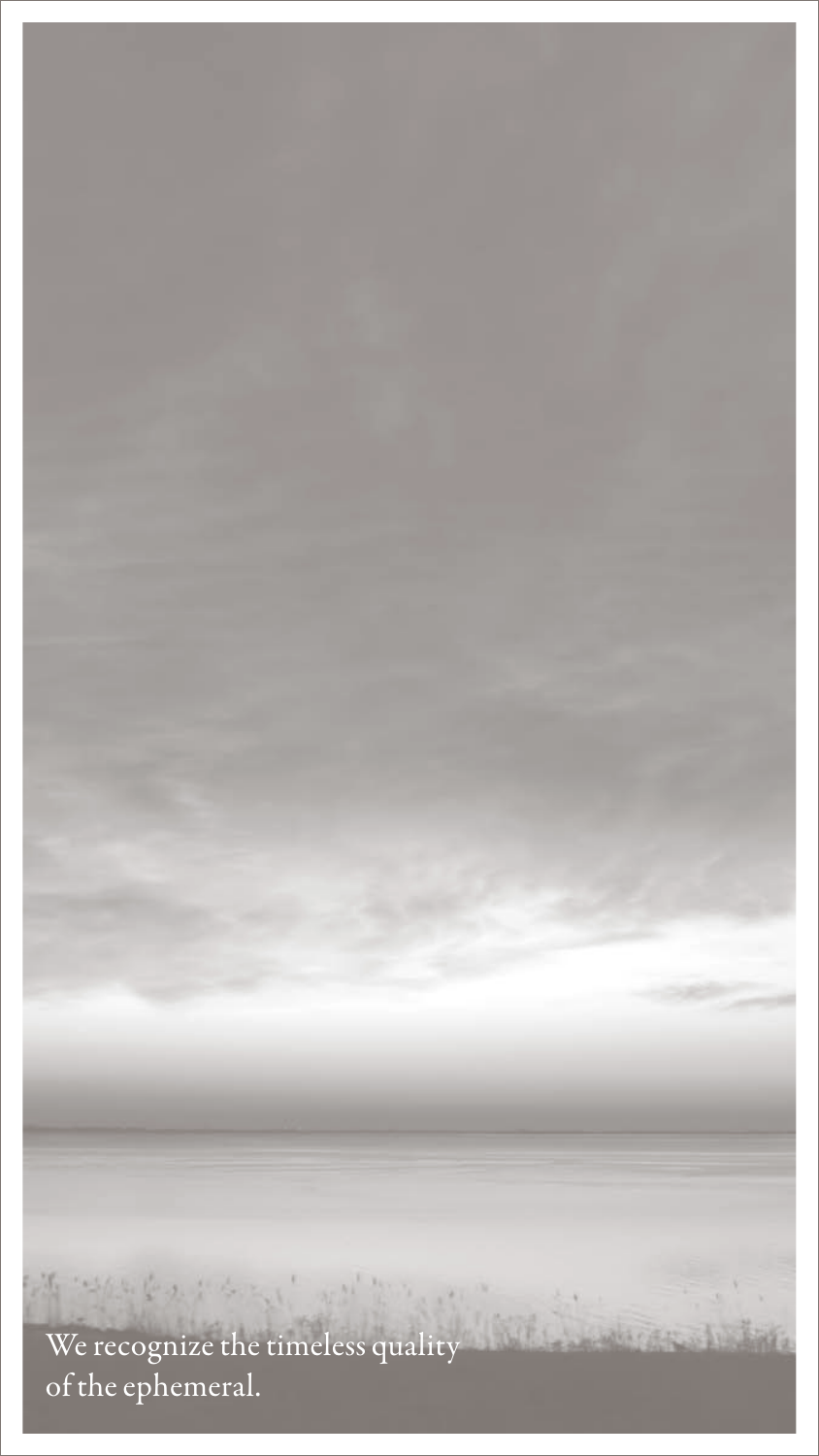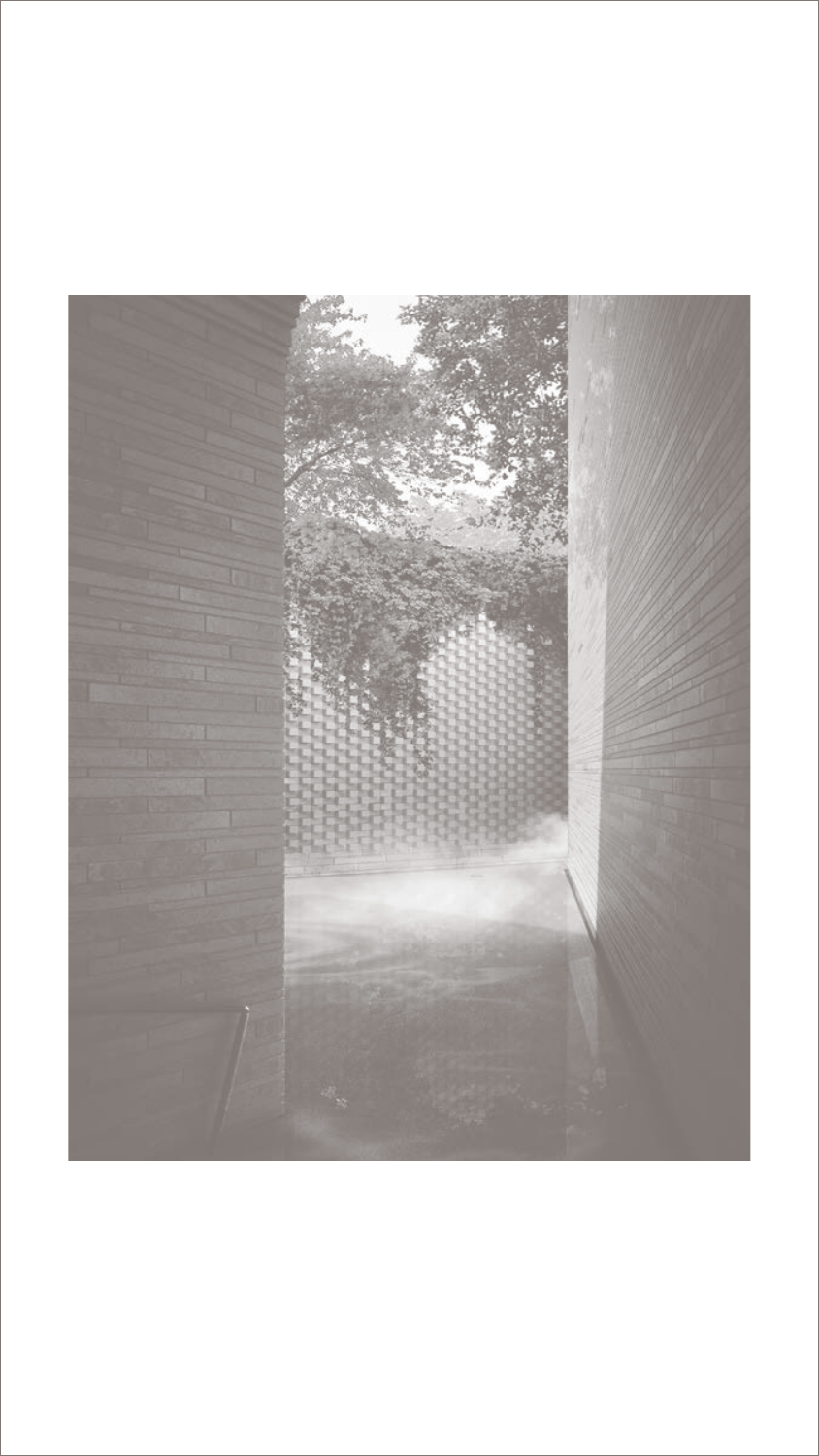You have strong concept design and spatial awareness, are committed to the highest quality work, and are self-motivated and collaborative with a desire to learn and develop as a designer.

As a project team member you will draft comprehensive drawing sets from concept to construction documents, generate 3D models, build physical models, research site context, materials and systems, communicate with consultants and clients to achieve project deliverables, maintain documents, correspondence and materials, develop design and presentation documents, and work with and report daily to the Project Lead or Project Architect.

Skills for this entry level position include excellent written and spoken communication, fluency in English, proficiency in Revit, Rhino, 3D visualization software, and Adobe Suite, as well as the ability to organize and work on multiple projects simultaneously.

A Bachelor's or Master's Degree in Architecture is required. You are authorized to work in the U.S. and are eager to gain experience across a range of scales, from private homes, fine art installations, luxury hospitality, retail, to masterplans. Salary is commensurate with experience.

We invite you to meet us.

Submit a single PDF (no larger than 10MB), or a link, that includes your cover letter, C.V., and academic or professional work samples to us via email with "Architectural Associate" in the subject line to: team@studioluck.com.